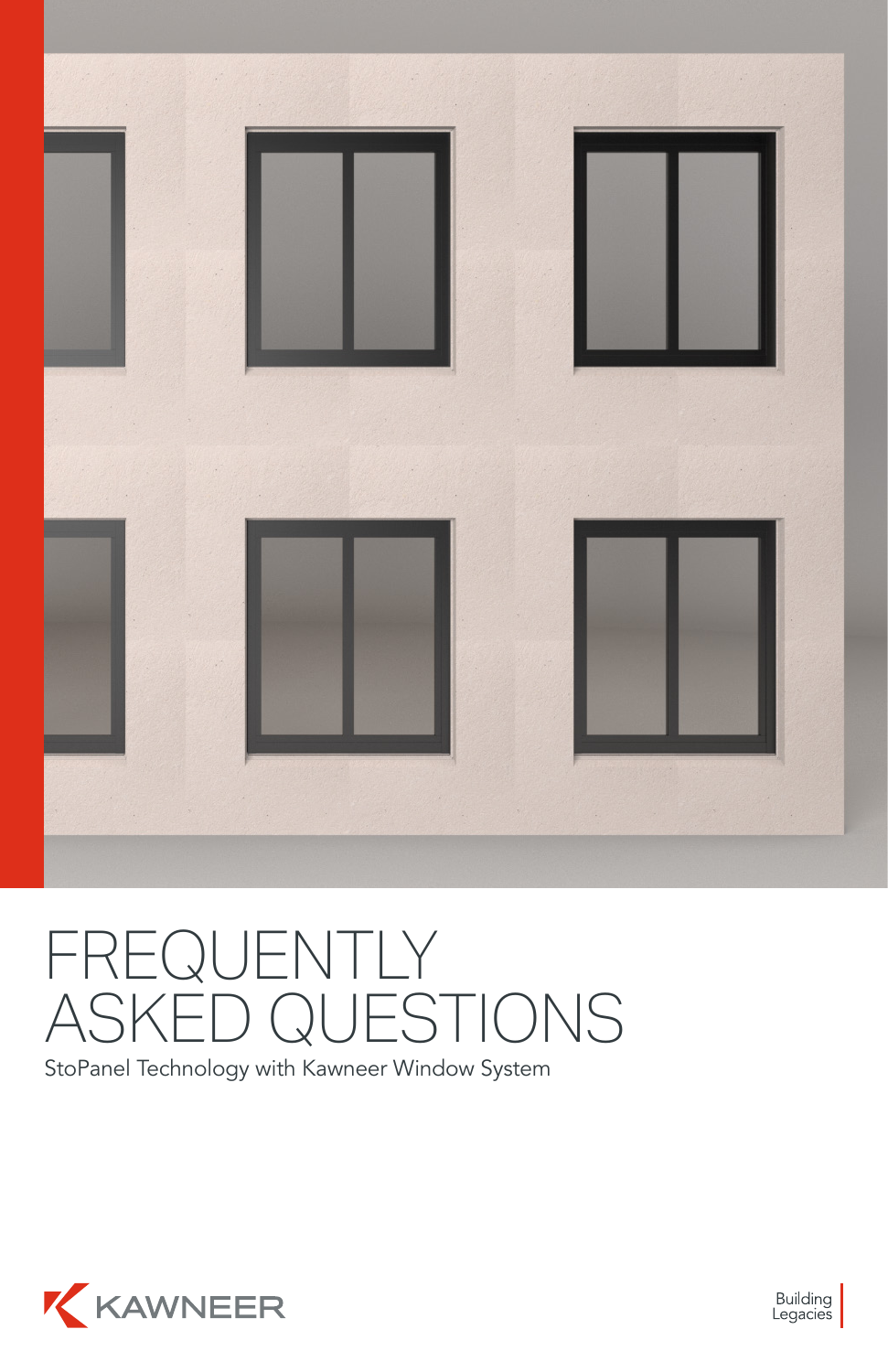

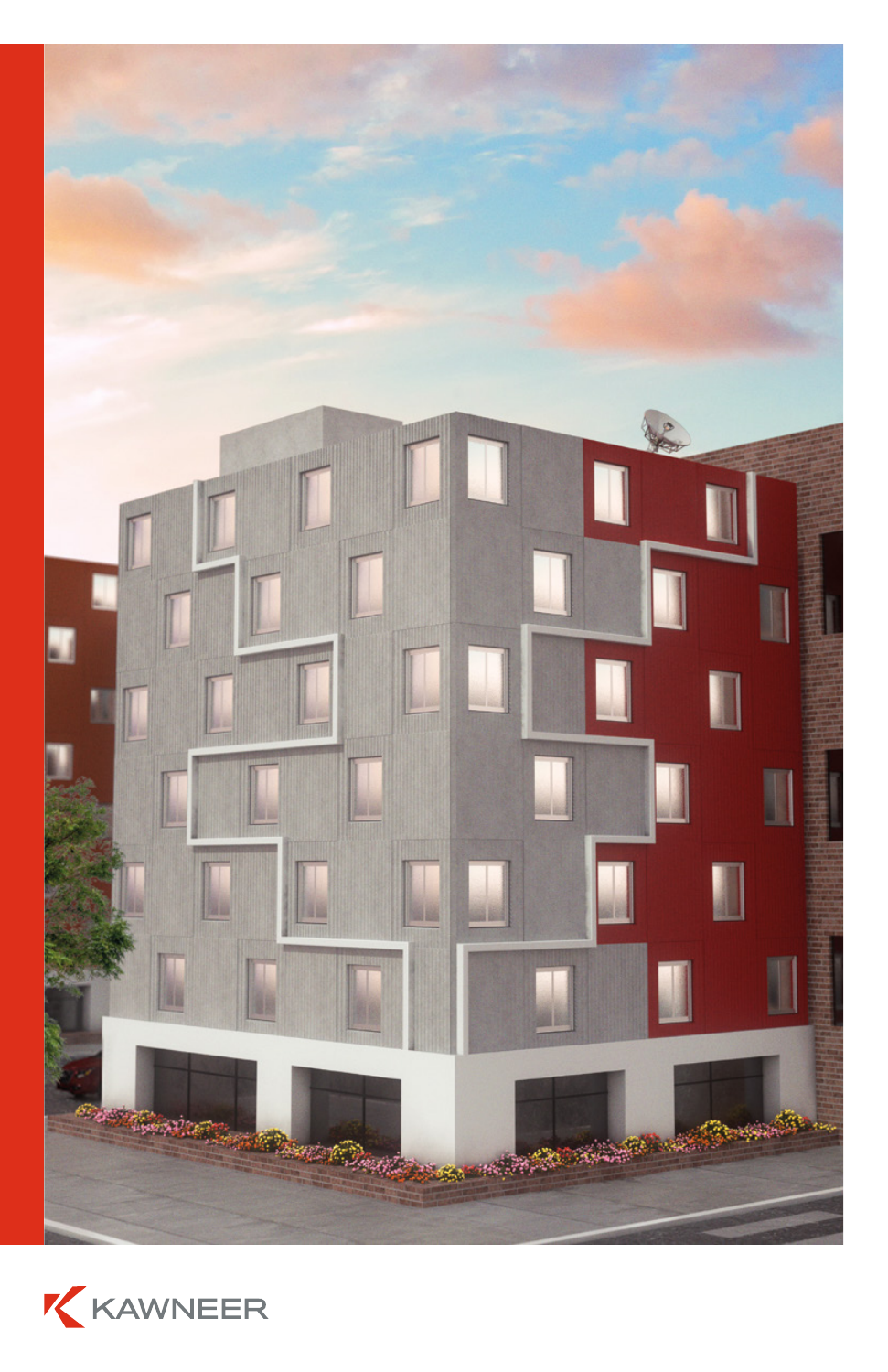#### 1. What materials are contained in the tested system?

The full, tested system is made up of a StoPanel® (StoPanel Classic NExT ci), just like you are used to supplying it today. It also includes a thermally broken subsill, head and jamb receptors and Kawneer aluminum windows and perimeter sealants.

#### 2. What is included with Kawneer window and what is not included?

Kawneer supplies the 8225TL windows (window frame, glass, hardware for operable), subsill and receptor extrusions, all subframe screws and gaskets. The StoPanel affiliate should supply anchor fasteners, sealant, backer rod and shims.

#### 3. What design pressure was the system tested to?

The full system was tested by an independent lab to a design pressure of 40 PSF.

#### 4. What type of sealant was tested?

DOWSIL™ 795 silicone sealant.

#### 5. Are details of the system available in AutoCAD?

Yes, and they can be requested from your Kawneer sales representative.

#### 6. What fasteners are required for the system?

See the installation details for fastener specifications and placement.

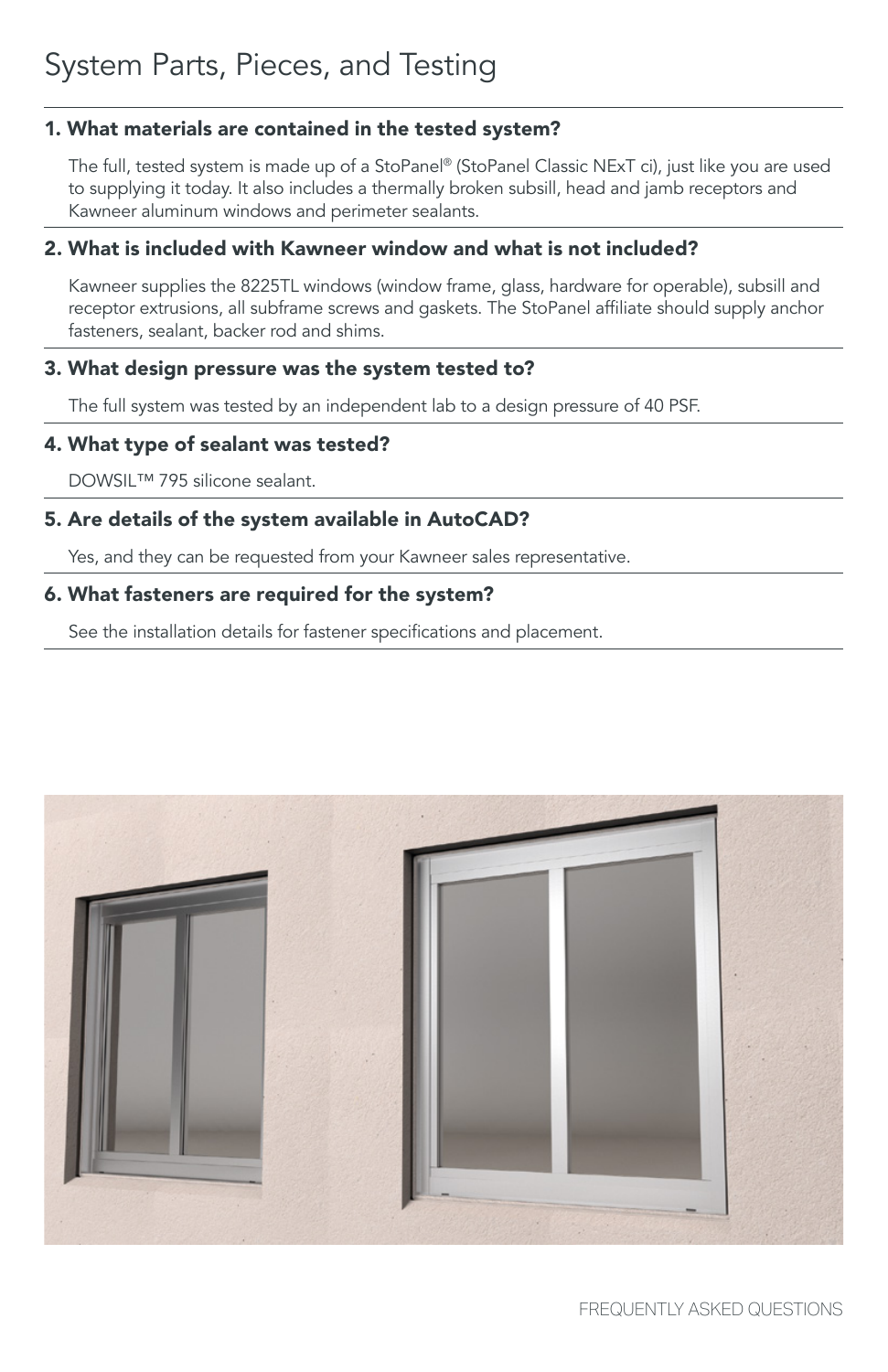#### 1. What CSI Divisions are windows specified in?

Division 08 – There could be multiple sections; however, 08 5110 is most common for aluminum windows. You can also check other sections specifying windows (wood, plastic or aluminum) or Storefronts and Curtain Wall; all are within Division 08.

#### 2. What are some of the general guidelines to determine if the Kawneer/Sto Panel system is a good fit?

- Low to mid-rise projects, generally capping out at 15-20 stories
- No higher than a DP (design pressure) of 40 PSF

Note: Kawneer has many products for high-rise and high wind load; however, they have not been tested with StoPanel®.

#### 3. What are the major market segments for Kawneer systems?

Kawneer systems are designed for a wide range of commercial applications and segments, including – office buildings, educational, healthcare and hospital facilities, just to name a few.

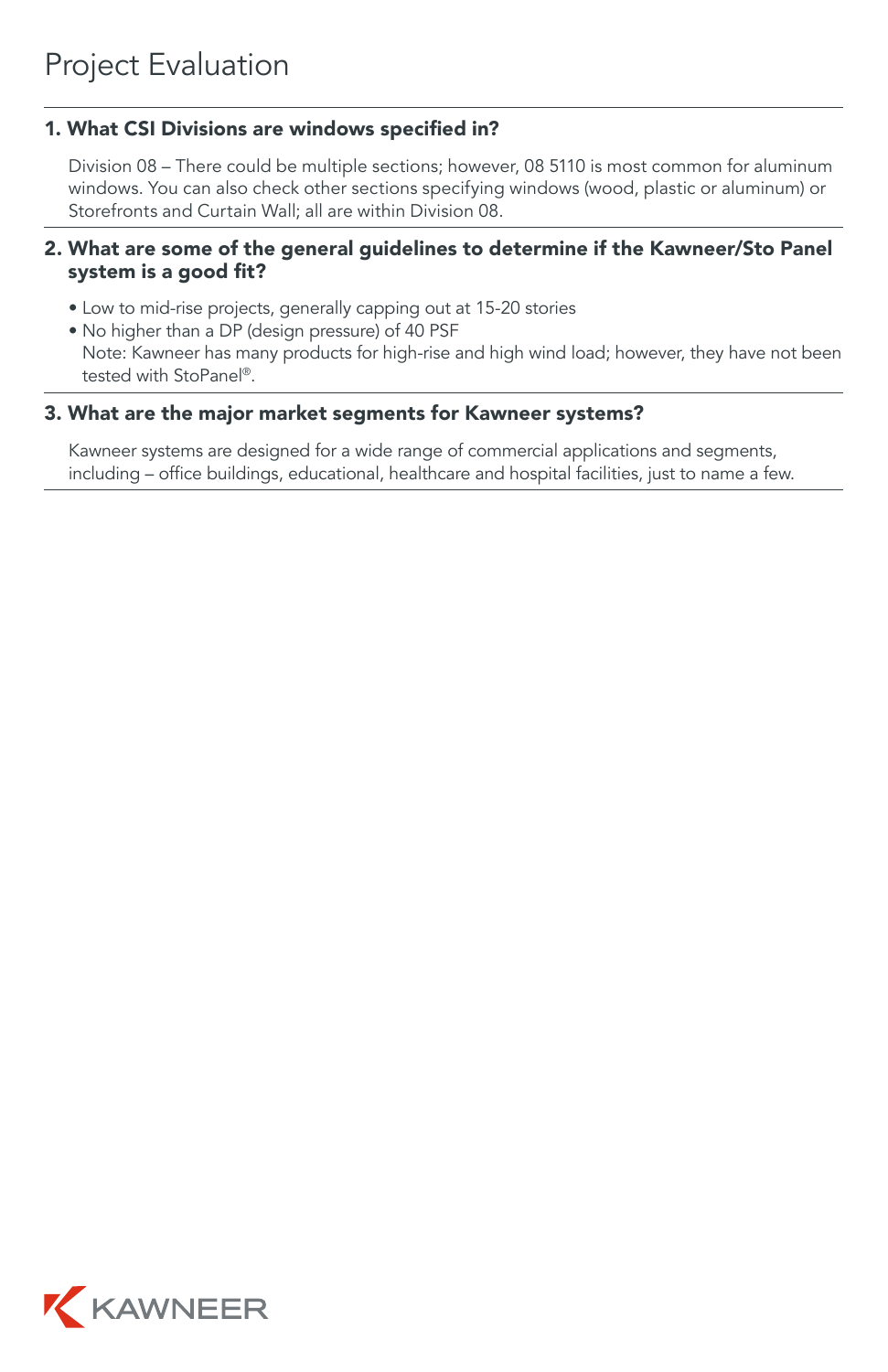#### 1. What is the minimum dimension of the panel on either side and above and below the window rough opening?

Affiliates should use the current standard minimums that they've used in the past.

#### 2. What are the dimensions of the window frame and the rough opening?

The rough opening should be 5/8" larger than the window frame on all edges. The subsill and receptors are shimmed to the StoPanel®. The window sits directly on the subsill and is connected with clips on jambs and head.

#### 3. Is the exterior sealant line required or is it cosmetic?

Yes, it is required and is not solely cosmetic. It prevents water from entering between the receptor and the StoPanel®. There is also a second line of sealant and an interior air seal identified in the installation instructions.

#### 4. What dimensions would allow for sufficient adherence of the sealant to the receptor and subsill?

Typically, use the guidance of the sealant manufacturer. Most recommend a min. 1/4" bearing area and width to depth ratio at 2:1.

#### 5. How are the receptor pieces shipped?

Kawneer supplies the subsill and receptor components cut to length and notched; then, they are shipped disassembled directly to the affiliates shop. This helps to minimize waste and reduces material and labor costs, as well reduces equipment requirements.

#### 6. Does the Sto affiliate assemble the subsill and receptor components.

Yes, the affiliate receives the receptor components prefabricated with gaskets pre-loaded. The affiliate then applies sealant to the receptor ends and attaches the jamb components to the head and subsill components using corner fasteners supplied by Kawneer, creating a receptor box. See installation instructions for detailed assembly.

#### 7. Are the subsill and receptor gaskets pre-installed into the receptor components?

Yes, Kawneer ships the pre-fabricated receptors and subsill with gaskets pre-loaded.

#### 8. What is installed in the StoPanel affiliate's facility, and what is installed on the jobsite?

The subsill and receptor frame is installed into the StoPanel® using shims and anchor fasteners, then two lines of sealant, backer rods and an interior air seal are applied at the affiliates shop. The pre-glazed windows and receptor clips are then installed by the affiliate on site from the interior of the building, which eliminates all exterior work, reducing labor and equipment requirements.

#### 9. How long does it take to install the receptor in the panel in the Sto affiliate's facility?

The time varies; however, 30 to 45 minutes to set the receptor system, fasten, and apply sealant is a good benchmark.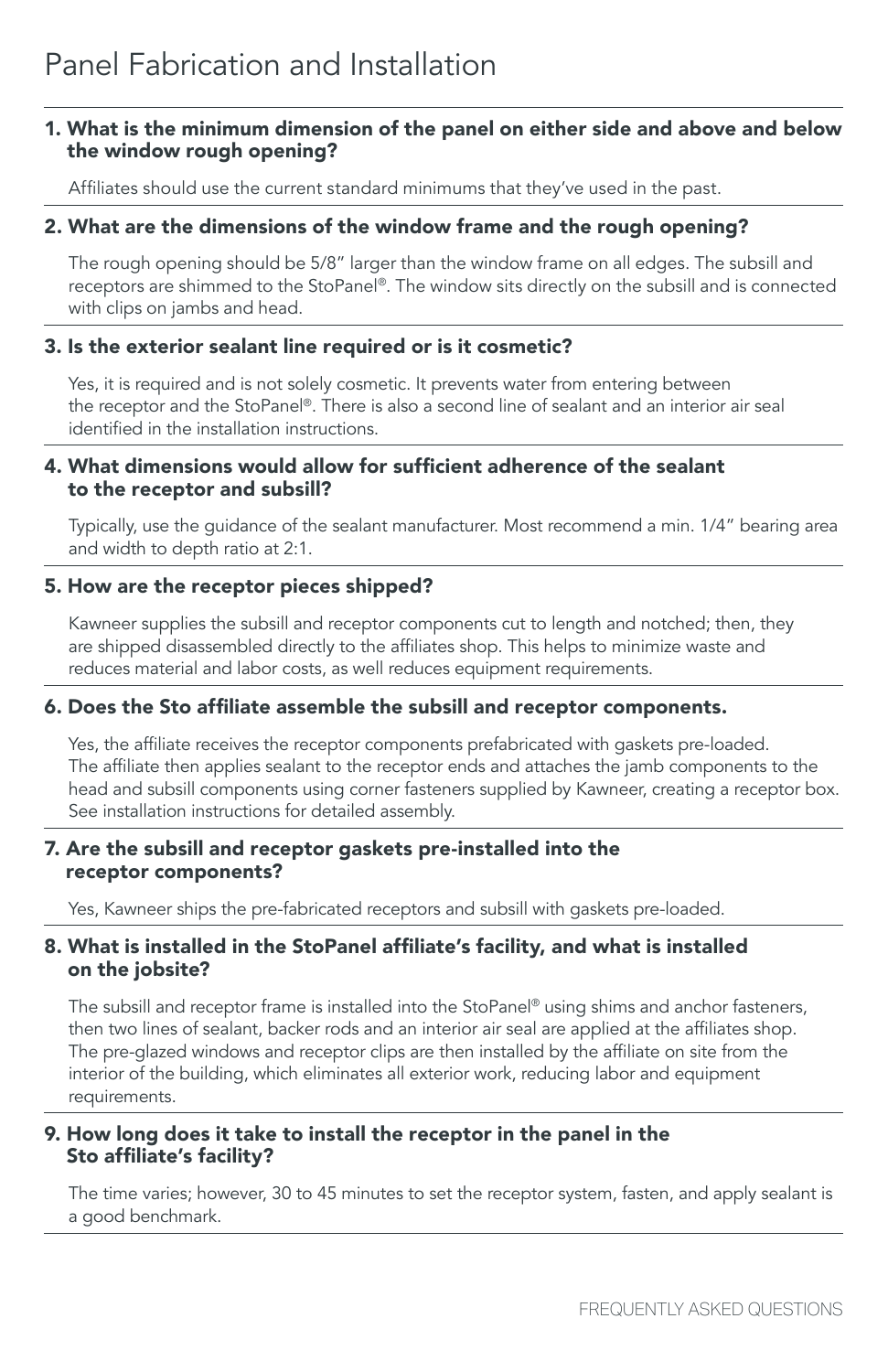#### 1. Where are the Kawneer products delivered?

The receptor system and all parts that are to be installed in the StoPanel affiliates facility would be delivered there. The windows would be delivered directly to the jobsite.

#### 2. Are all windows delivered at once, or can they be delivered in phases?

Typically, Kawneer will deliver windows to the jobsite in phases when projects are large enough and as it fits with the schedule of the panels being erected.

#### 3. How do the Kawneer windows come packaged for delivery?

Each window is wrapped individually in cardboard and plastic, and then crated.

# 4. Aside from window installation, is there any other jobsite work required?

Once the pre-glazed window has been placed into the receptor, pre-cut receptor clips, supplied by Kawneer, are installed by the affiliate, securing the window in place. No other work is required on site.

# 5. How long does it take to install a window on the jobsite?

It should take no more than 30 minutes to place the window into the receptor assembly and install the receptor clips.



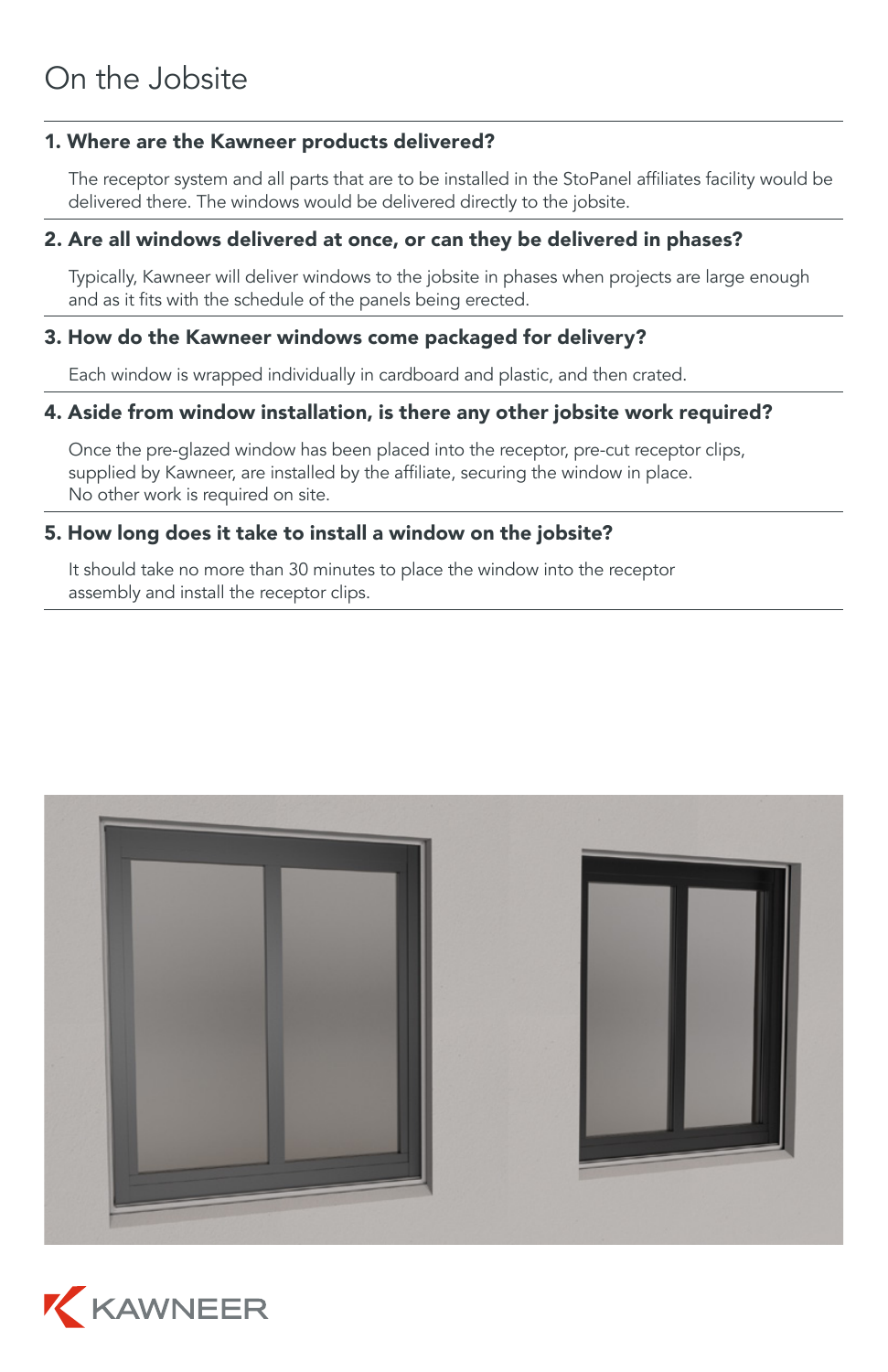# 1. What is a Kawneer window made of?

Kawneer makes window frames made of aluminum alloy 6063-T6 and T5. The Kawneer / StoPanel® tested solution incorporates Kawneer's 8225TL Window System.

# 2. What is the maximum window size for the 8225TL?

Each project is different, as design pressures and other site conditions impact window sizing. Consult your Kawneer business development manager for sizing restrictions for single and multiple window combinations.

# 3. What type of finish is on Kawneer framing?

Kawneer window frames can be anodized with one of 6 anodized finishes or painted with a wide selection of available colors.

# 4. What type of glass does Kawneer use?

Kawneer does not produce the glass units; they strictly manufacture the aluminum components. Kawneer has vendor relationships with a wide selection of the top glass industry manufacturers. Most common is a dual-pane insulated glass with low-e and argon with several low-e options to meet different performance requirements. Triple pane insulated glass is an option if needed, and for certain instances, Kawneer can explore custom glass options. Impact and / or laminated glass options are also available with Kawneer systems.

# 5. Does Kawneer make doors?

Yes, Kawneer makes sliding and hinged doors. Consult your Kawneer sales representative on a project-by-project basis for the best complete solution.

# 6. Can I purchase other products aside from the 8225TL window from Kawneer?

Yes, as a Kawneer customer, you can purchase any product that Kawneer offers. Kawneer manufacturers a wide range of products, including Curtain Wall and Storefront systems often seen on large projects in conjunction with the window scope.

# 7. What is the lead time for Kawneer products?

Lead time varies based on products ordered and time of year, and lead time is determined from when the approved shop drawings are received. Typically lead times are 6 to 8 weeks for the receptors and 12 to 14 weeks for pre-glazed windows. Consult your Kawneer sales representative when a project opportunity arises to confirm current lead times.

# 8. What is the warranty for the system?

All parts provided by Kawneer are covered under their warranty of up to 10 years on glass. Painted finishes offer warranties as high as 20 years. All other components are covered under the individual warranties, i.e., hardware.